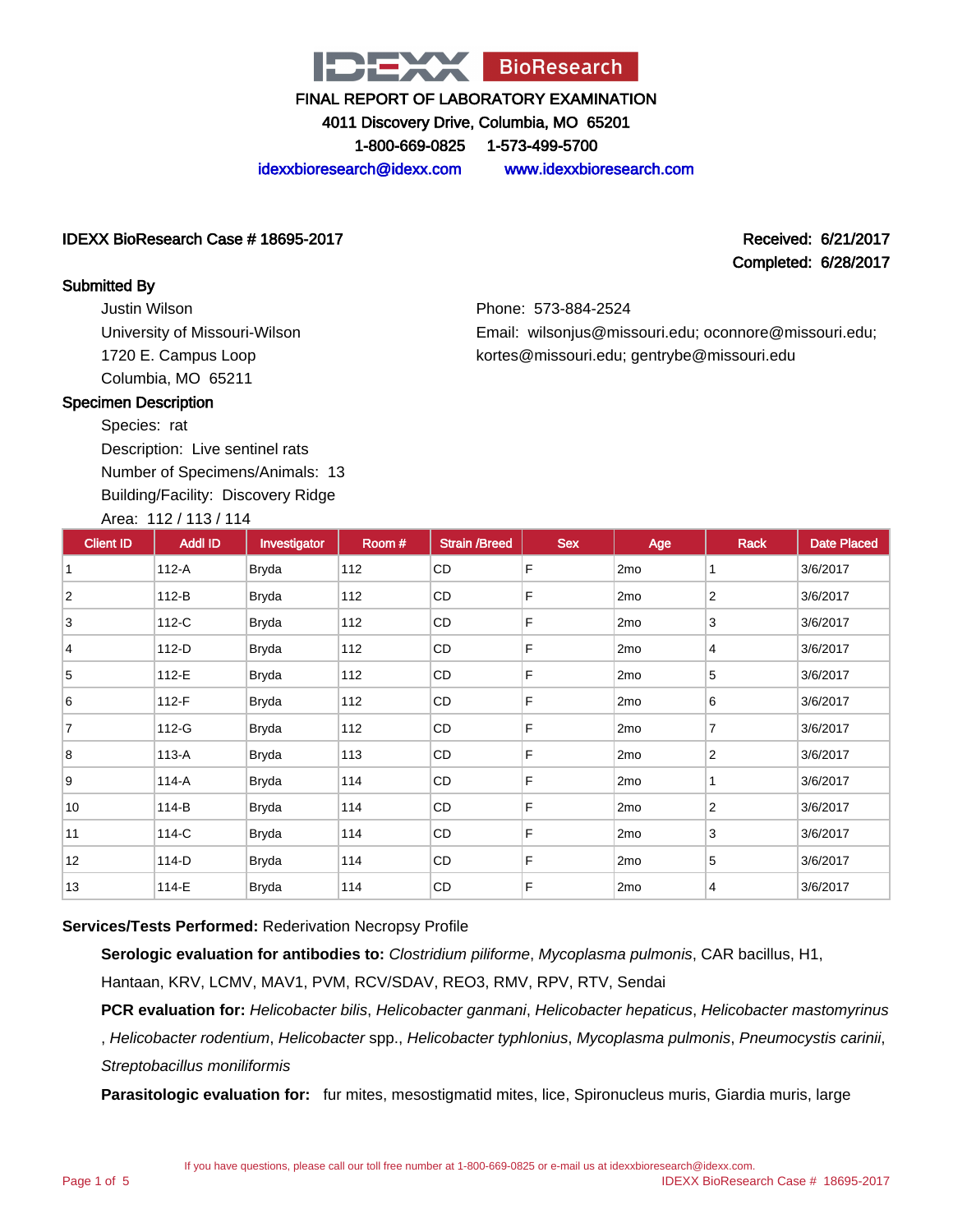intestinal flagellates and amoeba, pinworms and tapeworms

**Microbiologic evaluation for:** Corynebacterium kutscheri, Pasteurella multocida, Pasteurella pneumotropica biotype Heyl, Pasteurella pneumotropica biotype Jawetz, Salmonella enterica, Streptococcus pneumoniae

**General Comments:** Disco - Q2 Sentinel rats, 'A' rooms, rederivation necropsy

**Summary:** All test results were negative. Please see the report for details.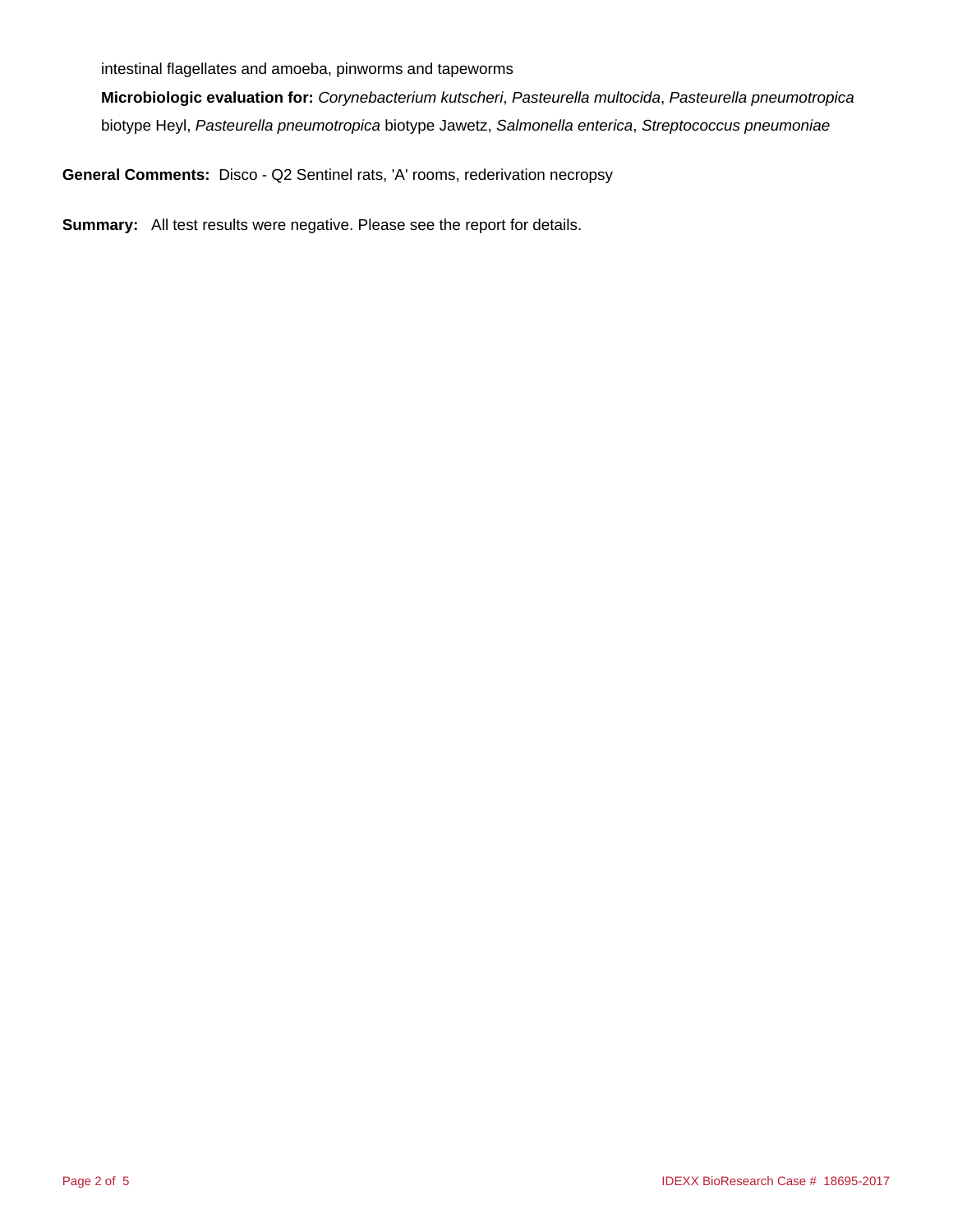### **NECROPSY**

No gross lesions were detected in any of the body systems and organs examined.

### SEROLOGY SUMMARY

|                               | 1              | $\overline{2}$ | $\overline{3}$ | $\overline{\mathbf{4}}$ | $\overline{5}$ | $\bf{6}$                 | $\overline{7}$ | 8              | $\overline{9}$ | 10             |
|-------------------------------|----------------|----------------|----------------|-------------------------|----------------|--------------------------|----------------|----------------|----------------|----------------|
| <b>CAR bacillus</b>           | $\blacksquare$ | $\blacksquare$ | $\blacksquare$ | $\blacksquare$          | $\blacksquare$ | $\sim$                   | $\blacksquare$ | $\blacksquare$ | $\blacksquare$ | $\blacksquare$ |
| <b>Hantaan</b>                | $\blacksquare$ | $\blacksquare$ | $\blacksquare$ | $\blacksquare$          | $\blacksquare$ | $\blacksquare$           | $\blacksquare$ | $\blacksquare$ | $\blacksquare$ | $\blacksquare$ |
| <b>LCMV</b>                   | $\blacksquare$ | $\blacksquare$ | $\blacksquare$ | $\blacksquare$          |                | $\blacksquare$           | $\blacksquare$ | $\blacksquare$ | $\blacksquare$ | $\blacksquare$ |
| <b>Mycoplasma</b><br>pulmonis | $\blacksquare$ | $\blacksquare$ | $\blacksquare$ | $\sim$                  | ۰              | $\blacksquare$           | $\blacksquare$ | $\blacksquare$ | $\blacksquare$ |                |
| MAV1                          | $\blacksquare$ | $\blacksquare$ | $\blacksquare$ | $\blacksquare$          | $\blacksquare$ | $\blacksquare$           | $\blacksquare$ | $\blacksquare$ | $\blacksquare$ | $\blacksquare$ |
| <b>RPV</b>                    | $\blacksquare$ | $\blacksquare$ | $\blacksquare$ | $\blacksquare$          | ٠              | $\blacksquare$           | $\blacksquare$ | $\blacksquare$ | $\blacksquare$ | $\blacksquare$ |
| <b>RMV</b>                    | $\blacksquare$ | $\blacksquare$ | $\blacksquare$ | $\blacksquare$          | ٠              | $\blacksquare$           | ٠              | $\blacksquare$ | $\blacksquare$ | $\blacksquare$ |
| <b>KRV</b>                    | $\blacksquare$ | ٠              | $\blacksquare$ | $\blacksquare$          | $\blacksquare$ | $\blacksquare$           | $\blacksquare$ | $\blacksquare$ | $\blacksquare$ | $\blacksquare$ |
| <b>H1</b>                     | $\blacksquare$ | $\blacksquare$ | $\blacksquare$ | $\blacksquare$          | ۰              | $\blacksquare$           | $\blacksquare$ | $\blacksquare$ | $\blacksquare$ | $\blacksquare$ |
| <b>PVM</b>                    | $\blacksquare$ | $\blacksquare$ | $\blacksquare$ | $\blacksquare$          | $\blacksquare$ | $\blacksquare$           | $\blacksquare$ | $\blacksquare$ | $\blacksquare$ | $\blacksquare$ |
| <b>RCV/SDAV</b>               | $\blacksquare$ | $\blacksquare$ | $\blacksquare$ | $\blacksquare$          | $\blacksquare$ | $\blacksquare$           | $\blacksquare$ | $\blacksquare$ | $\blacksquare$ | $\blacksquare$ |
| REO <sub>3</sub>              | $\blacksquare$ | $\blacksquare$ | $\blacksquare$ | $\blacksquare$          |                | $\blacksquare$           | $\blacksquare$ | $\blacksquare$ | $\blacksquare$ | $\blacksquare$ |
| <b>RTV</b>                    | $\blacksquare$ | $\blacksquare$ | $\blacksquare$ | $\blacksquare$          | $\blacksquare$ | $\blacksquare$           | $\blacksquare$ | $\blacksquare$ | $\blacksquare$ | $\blacksquare$ |
| <b>Sendai</b>                 | $\blacksquare$ | ٠              | $\blacksquare$ | $\blacksquare$          | ۰              | $\overline{\phantom{a}}$ | $\blacksquare$ | $\blacksquare$ | $\blacksquare$ | ٠              |
| <b>Clostridium piliforme</b>  | $\blacksquare$ | $\blacksquare$ | $\blacksquare$ | $\blacksquare$          | ۰              | $\blacksquare$           | $\blacksquare$ | $\blacksquare$ | $\blacksquare$ | $\blacksquare$ |
| Rat IgG                       | $\mathsf{N}$   | ${\sf N}$      | $\mathsf{N}$   | N                       | $\mathsf{N}$   | ${\sf N}$                | ${\sf N}$      | ${\sf N}$      | ${\sf N}$      | ${\sf N}$      |

|                               | 11             | 12 | 13 |
|-------------------------------|----------------|----|----|
| <b>CAR bacillus</b>           | $\blacksquare$ |    |    |
| <b>Hantaan</b>                |                |    |    |
| <b>LCMV</b>                   |                |    |    |
| <b>Mycoplasma</b><br>pulmonis |                |    |    |
| <b>MAV1</b>                   | -              |    | ۰  |
| <b>RPV</b>                    |                |    |    |
| <b>RMV</b>                    |                |    |    |
| <b>KRV</b>                    |                |    |    |
| H1                            |                |    |    |
| <b>PVM</b>                    |                |    |    |
| <b>RCV/SDAV</b>               |                |    |    |
| REO <sub>3</sub>              |                |    |    |
| <b>RTV</b>                    |                |    |    |
| <b>Sendai</b>                 |                | -  | ۰  |
| <b>Clostridium piliforme</b>  |                |    |    |
| Rat IgG                       | N              | N  | N  |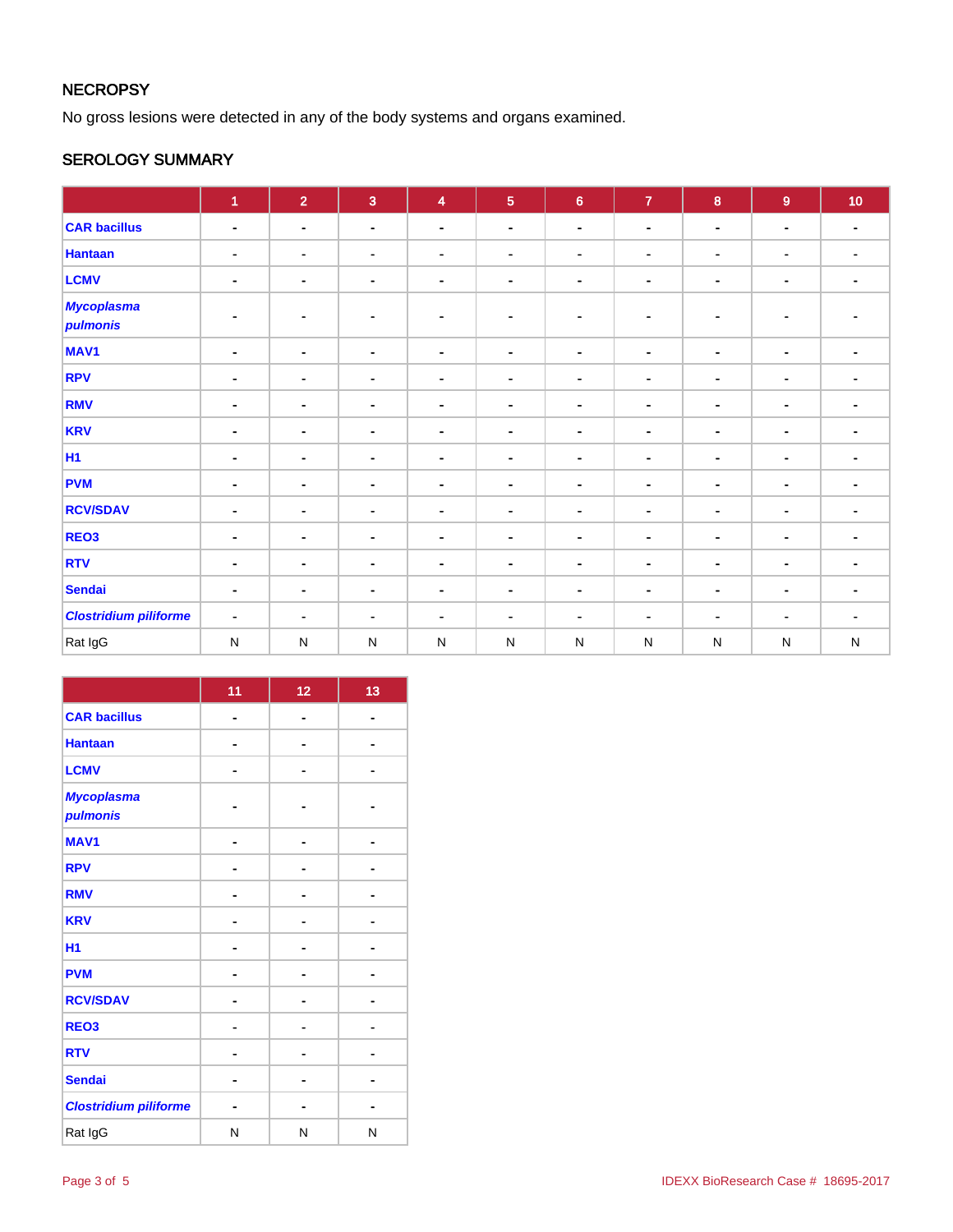Legend: + = positive - = negative blank = test not performed EQ = equivocal HE = hemolysis precluded testing l = insufficient W = weak positive WB = Western Blot confirmatory analysis pending NS = non-specific reactivity N = normal IgG L = less than normal IgG

### PCR EVALUATION

| feces                        |                          | 2 | 3 | 4 | $\overline{5}$           | 6                        | $\overline{7}$ | 8 | 9              | 10 |
|------------------------------|--------------------------|---|---|---|--------------------------|--------------------------|----------------|---|----------------|----|
| Helicobacter spp.            |                          |   |   |   | $\overline{\phantom{a}}$ |                          |                |   |                |    |
| Helicobacter bilis           | $\overline{\phantom{0}}$ |   |   |   | $\overline{\phantom{a}}$ |                          |                |   | -              |    |
| Helicobacter ganmani         | $\blacksquare$           |   |   |   |                          | $\overline{\phantom{0}}$ |                |   | $\blacksquare$ |    |
| Helicobacter hepaticus       | $\blacksquare$           |   |   |   | $\blacksquare$           |                          |                |   |                |    |
| Helicobacter<br>mastomyrinus |                          |   |   |   |                          |                          |                |   |                |    |
| Helicobacter rodentium       | $\blacksquare$           |   |   |   |                          |                          |                |   |                |    |
| Helicobacter typhlonius      | $\blacksquare$           |   |   |   | $\blacksquare$           |                          |                |   |                |    |

| <b>Ifeces</b>                | 11 | 12 | 13 |
|------------------------------|----|----|----|
| Helicobacter spp.            |    |    |    |
| Helicobacter bilis           |    |    |    |
| Helicobacter ganmani         |    |    |    |
| Helicobacter hepaticus       |    |    |    |
| Helicobacter<br>mastomyrinus |    |    |    |
| Helicobacter rodentium       |    |    |    |
| Helicobacter typhlonius      |    |    |    |

| lung                 |  |  |  |  |  |
|----------------------|--|--|--|--|--|
| Pneumocystis carinii |  |  |  |  |  |

| lung                 |  |  |
|----------------------|--|--|
| Pneumocystis carinii |  |  |

| oral swab                       |                |  |     |                          |     |  | 10 |
|---------------------------------|----------------|--|-----|--------------------------|-----|--|----|
| Mycoplasma pulmonis             | $\blacksquare$ |  | . . | $\blacksquare$           |     |  |    |
| Streptobacillus<br>moniliformis |                |  |     | $\overline{\phantom{a}}$ | . . |  |    |

| <b>oral swab</b>                | 12 | 13 |
|---------------------------------|----|----|
| Mycoplasma pulmonis             |    |    |
| Streptobacillus<br>moniliformis |    |    |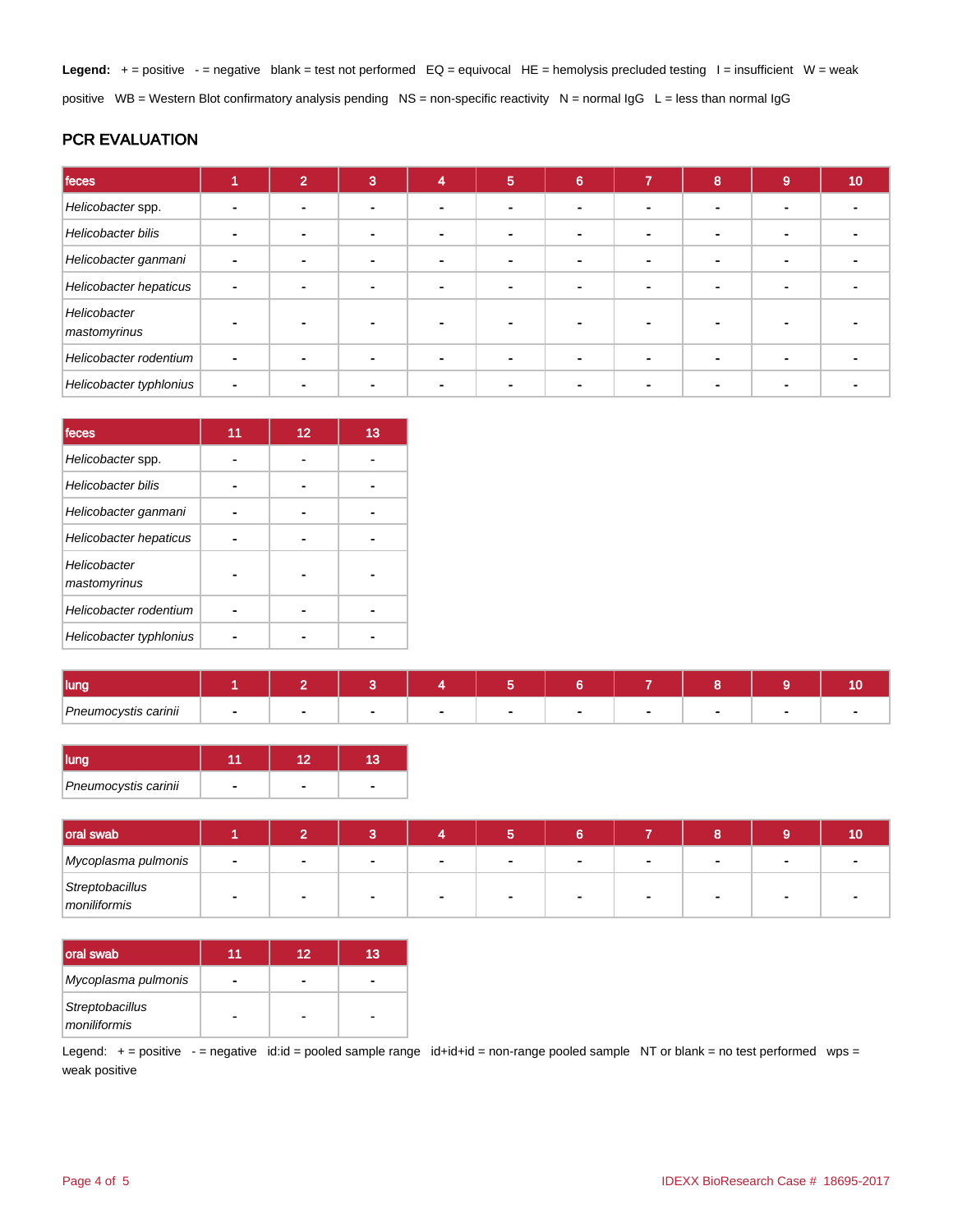### **PARASITOLOGY**

|           | <b>Contract</b> | $\sim$         |        | ∽<br>∽ | $\sim$ | $\sim$      |        |        |
|-----------|-----------------|----------------|--------|--------|--------|-------------|--------|--------|
| parasites | $\sim$          | $\blacksquare$ | $\sim$ |        | $\sim$ | <b>1999</b> | $\sim$ | $\sim$ |

| parasites | ٠ |  |
|-----------|---|--|

### **MICROBIOLOGY**

Specimen/Source: cecum

| ουιαιτ              |  |  |     |  |  |
|---------------------|--|--|-----|--|--|
| Salmonella enterica |  |  | . . |  |  |

#### Specimen/Source: cecum

| <b>Isolate</b>      |   |  |
|---------------------|---|--|
| Salmonella enterica | - |  |

#### Specimen/Source: nasopharynx

| Isolate                                        | 1 | $\overline{2}$ | $\overline{3}$ | $\overline{\bf{4}}$ | 5 | $6\phantom{a}$ | $\overline{7}$ | 8                        | 9              | 10 |
|------------------------------------------------|---|----------------|----------------|---------------------|---|----------------|----------------|--------------------------|----------------|----|
| Corynebacterium<br>kutscheri                   |   |                |                |                     |   |                |                |                          |                |    |
| Pasteurella multocida                          |   |                | $\blacksquare$ | $\blacksquare$      |   | $\blacksquare$ | $\blacksquare$ | $\overline{\phantom{0}}$ | $\blacksquare$ |    |
| Pasteurella<br>pneumotropica biotype<br>Heyl   |   |                |                |                     |   |                |                |                          |                |    |
| Pasteurella<br>pneumotropica biotype<br>Jawetz |   |                |                |                     |   |                |                |                          |                |    |
| Streptococcus<br>pneumoniae                    |   |                |                |                     |   |                |                |                          |                |    |

#### Specimen/Source: nasopharynx

| <b>Isolate</b>                                 | 11 | 12 | 13 |
|------------------------------------------------|----|----|----|
| Corynebacterium<br>kutscheri                   |    |    |    |
| Pasteurella multocida                          |    |    |    |
| Pasteurella<br>pneumotropica biotype<br>Heyl   |    |    |    |
| Pasteurella<br>pneumotropica biotype<br>Jawetz |    |    |    |
| Streptococcus<br>pneumoniae                    |    |    |    |

Legend:  $+$  = agent recovered - = agent not recovered blank = test not performed  $n$  = no growth  $X$  = Preliminary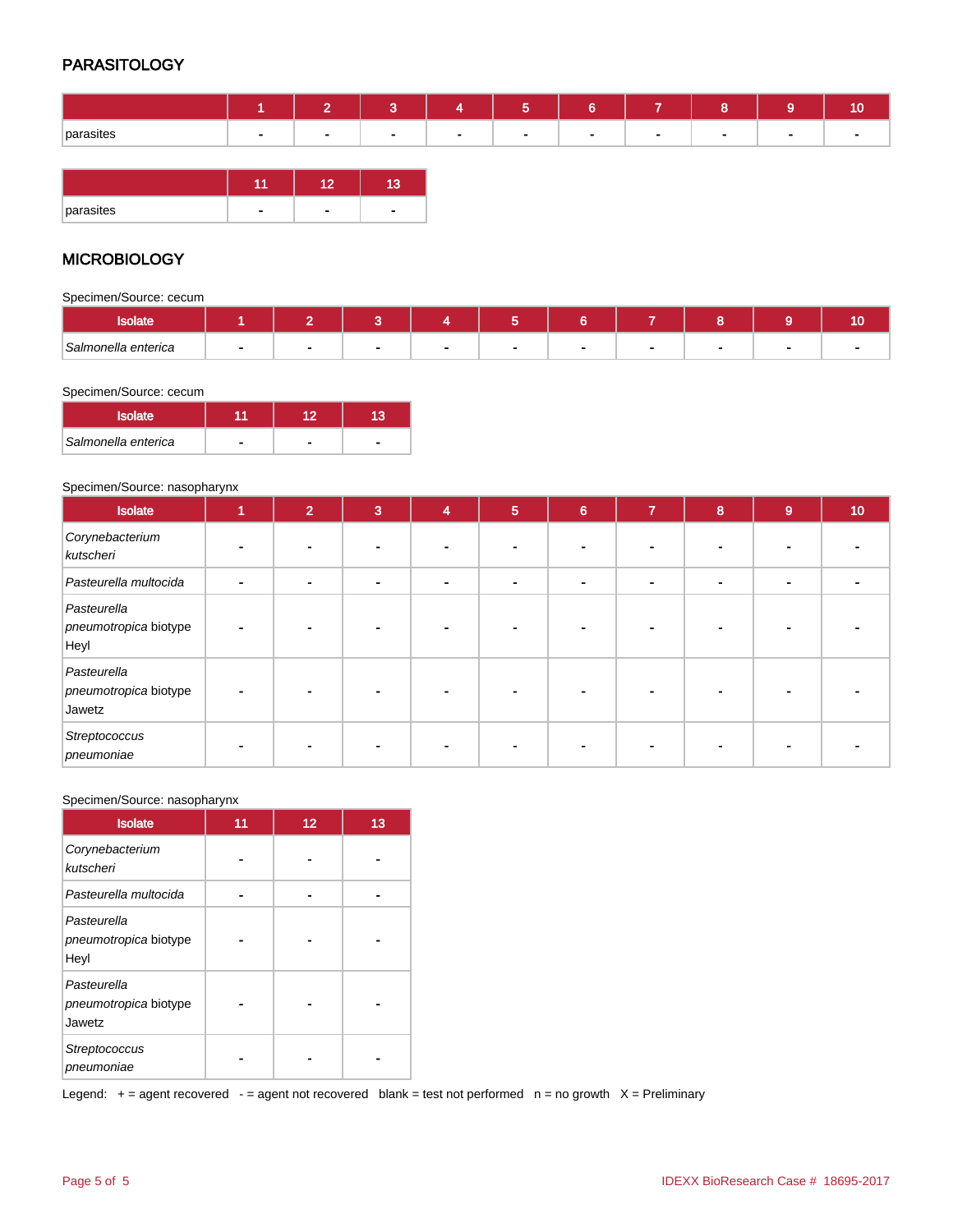

4011 Discovery Drive, Columbia, MO 65201 1-800-669-0825 1-573-499-5700

idexxbioresearch@idexx.com www.idexxbioresearch.com

### IDEXX BioResearch Case # 18705-2017 Received: 6/22/2017

#### Submitted By

Resource Center Animals-RRRC University of Missouri-RRRC Columbia, MO 65201

# Completed: 6/23/2017

Phone: 573-884-7970 Email: HoffmanAl@missouri.edu; brydae@missouri.edu; watermanjd@missouri.edu; dixonl@missouri.edu; oneilla@missouri.edu; oconnore@missouri.edu; mcdowellm@missouri.edu; RhoadesJN@missouri.edu

Fax: [573] 884=7521 Email: FranklinC@missouri.edu

### Referred By

Craig Franklin University of Missouri-Franklin Veterinary Pathobiology 4011 Discovery Drive Columbia, MO 65201

### Specimen Description

Species: rat Description: 2 rat fur mite swabs Number of Specimens/Animals: 2 Building/Facility: Discovery Ridge Area: W112

## Client ID | Investigator | Room # | Sex Rack 1-4A Bryda W112 U Rack 4B-7 **Bryda** W112 U

### **Services/Tests Performed:** Fur Mite

**PCR evaluation for:** Myocoptes, Radfordia/Myobia

**General Comments:** AOQuarterly fur mite testing

**Summary:** All test results were negative.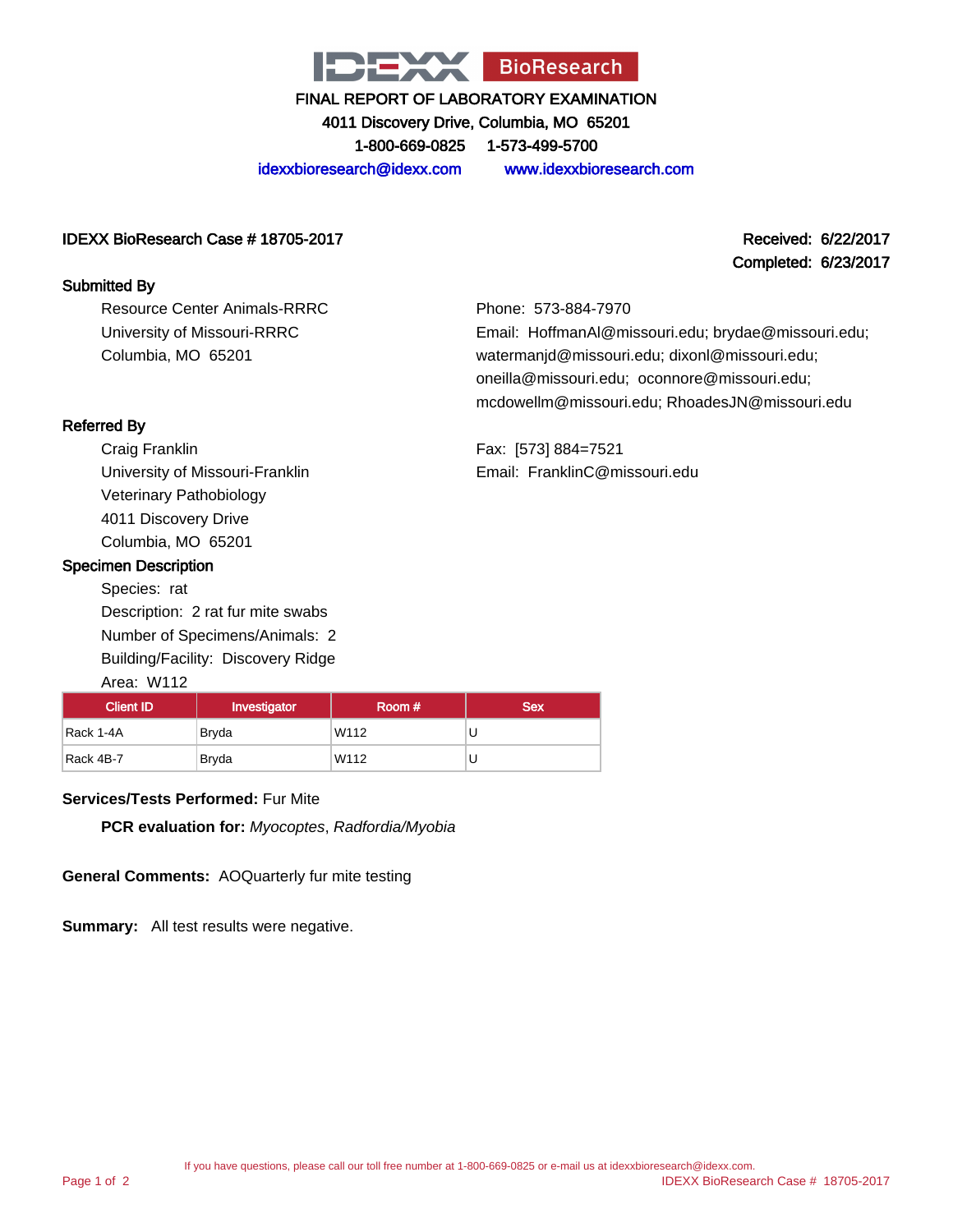### PCR EVALUATION

| pelt swab        | Rack 1-4A | Rack 4B-7                |  |
|------------------|-----------|--------------------------|--|
| Myocoptes        | -         |                          |  |
| Radfordia/Myobia | -         | $\overline{\phantom{0}}$ |  |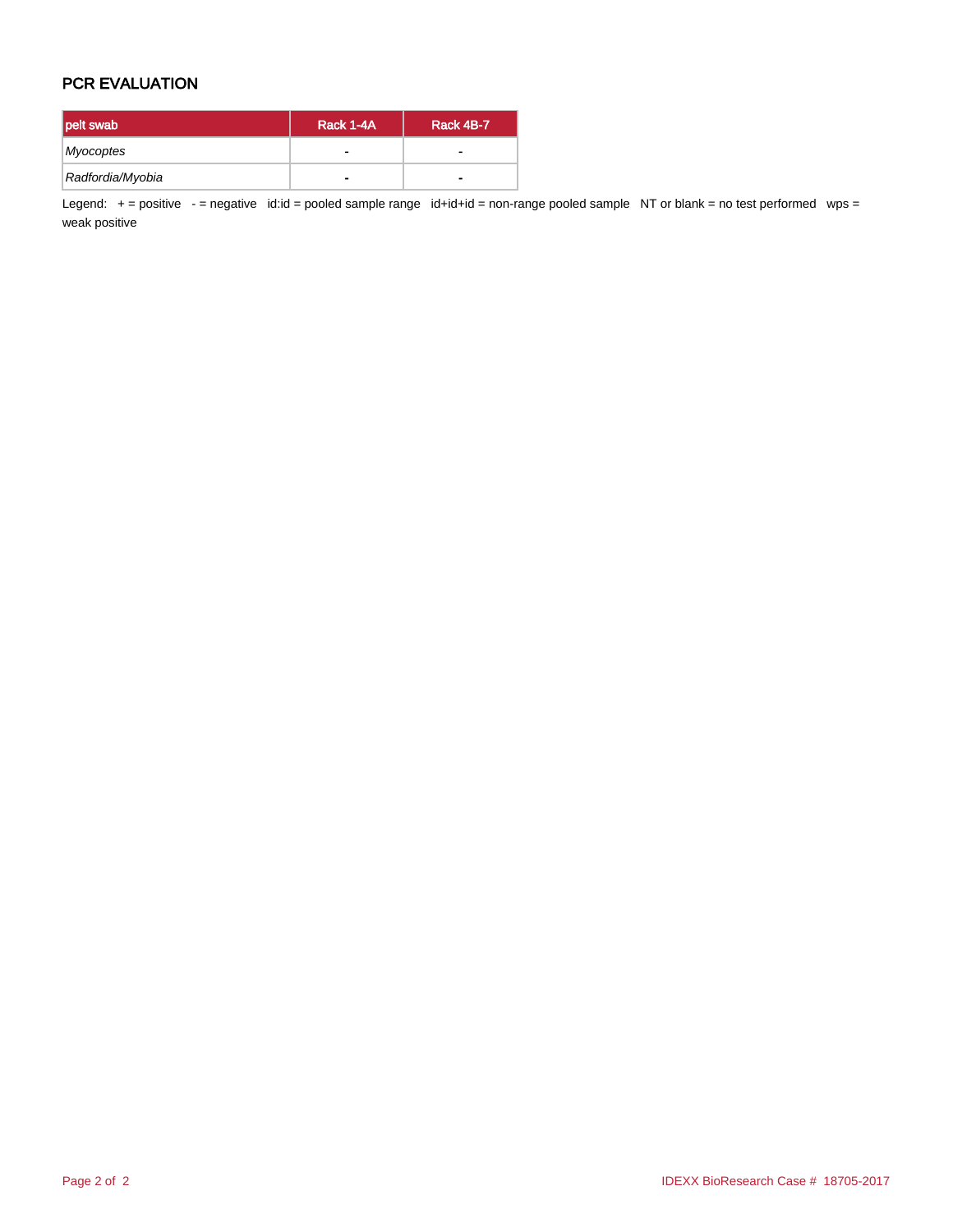

4011 Discovery Drive, Columbia, MO 65201 1-800-669-0825 1-573-499-5700

idexxbioresearch@idexx.com www.idexxbioresearch.com

### IDEXX BioResearch Case # 18706-2017 Received: 6/22/2017

### Submitted By

Resource Center Animals-RRRC University of Missouri-RRRC Columbia, MO 65201

Completed: 6/23/2017

Phone: 573-884-7970 Email: HoffmanAl@missouri.edu; brydae@missouri.edu; watermanjd@missouri.edu; dixonl@missouri.edu; oneilla@missouri.edu; oconnore@missouri.edu; mcdowellm@missouri.edu; RhoadesJN@missouri.edu

Fax: [573] 884=7521 Email: FranklinC@missouri.edu

Referred By Craig Franklin University of Missouri-Franklin

> Veterinary Pathobiology 4011 Discovery Drive Columbia, MO 65201

### Specimen Description

Species: rat Description: 1 rat fur mite swab Number of Specimens/Animals: 1 Building/Facility: Discovery Ridge Area: W113

## ID | Client ID | Investigator | Room # | Sex 1 Rat fur mite swab Bryda W113 U

### **Services/Tests Performed:** Fur Mite

**PCR evaluation for:** Myocoptes, Radfordia/Myobia

**General Comments:** AOquarterly fur mite testing

**Summary:** All test results were negative.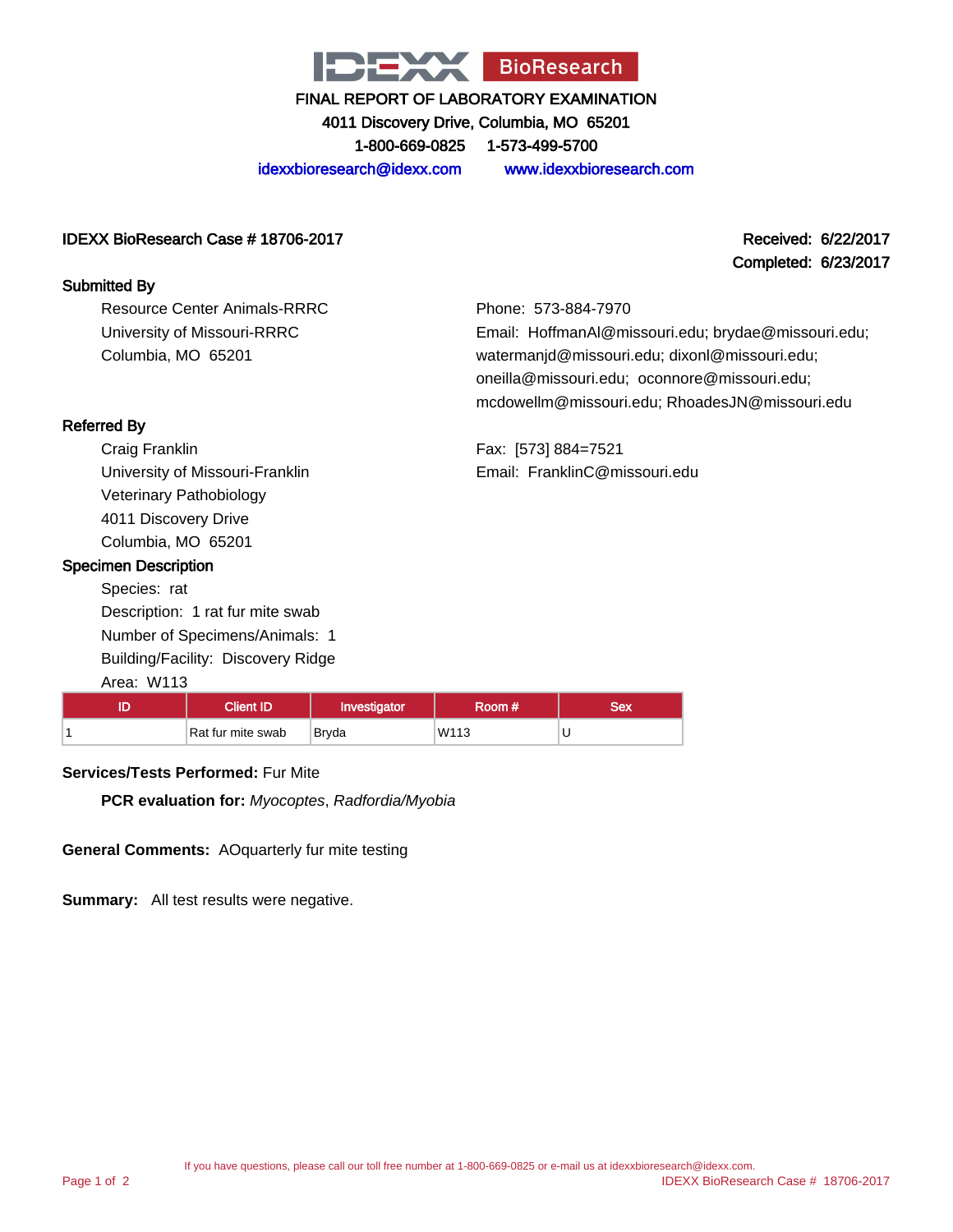### PCR EVALUATION

| pelt swab        |   |
|------------------|---|
| Myocoptes        |   |
| Radfordia/Myobia | - |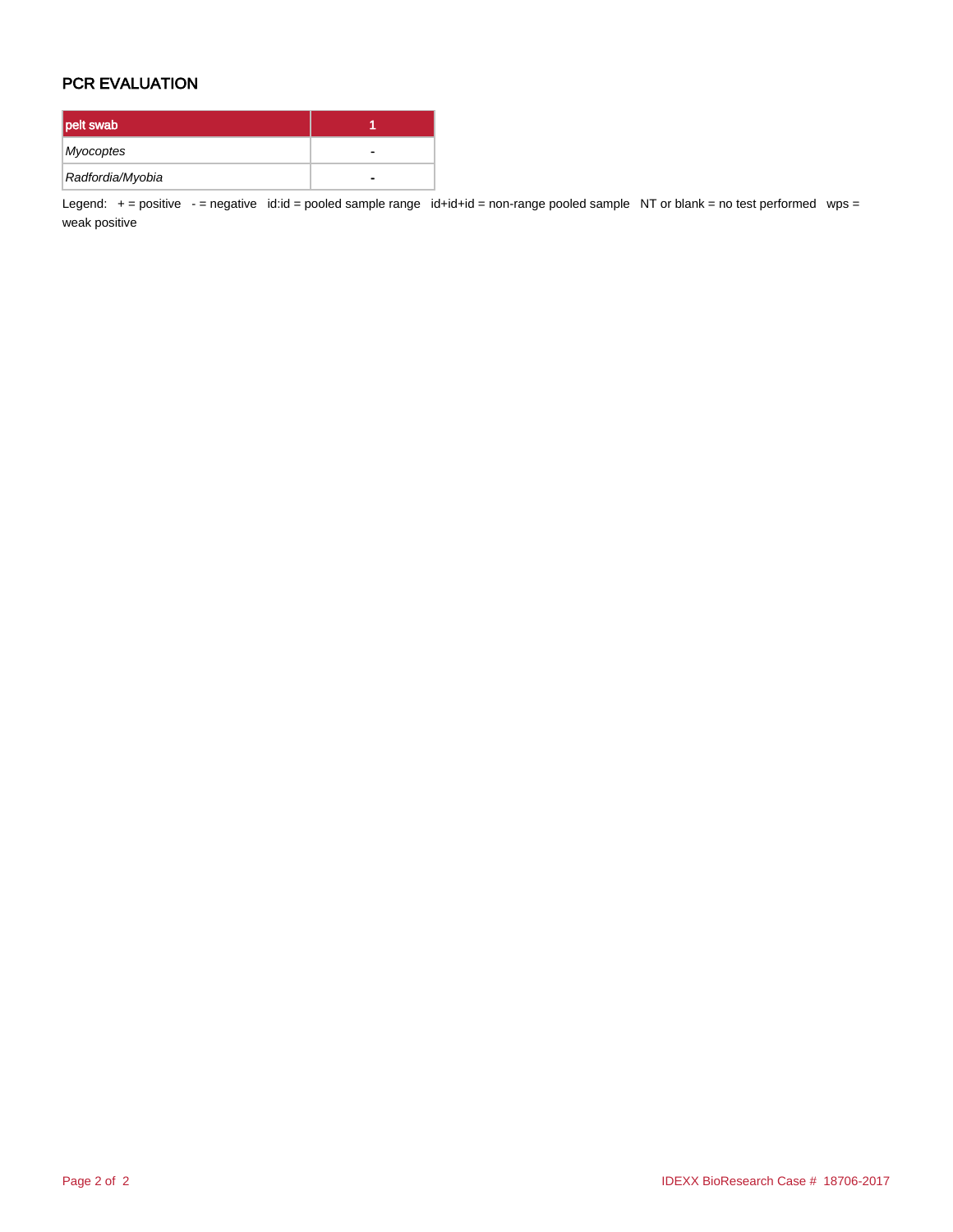

4011 Discovery Drive, Columbia, MO 65201 1-800-669-0825 1-573-499-5700

idexxbioresearch@idexx.com www.idexxbioresearch.com

### IDEXX BioResearch Case # 18708-2017 Received: 6/22/2017

### Submitted By

Resource Center Animals-RRRC University of Missouri-RRRC Columbia, MO 65201

# Completed: 6/23/2017

Phone: 573-884-7970 Email: HoffmanAl@missouri.edu; brydae@missouri.edu; watermanjd@missouri.edu; dixonl@missouri.edu; oneilla@missouri.edu; oconnore@missouri.edu; mcdowellm@missouri.edu; RhoadesJN@missouri.edu

Fax: [573] 884=7521 Email: FranklinC@missouri.edu

### Referred By

Craig Franklin University of Missouri-Franklin Veterinary Pathobiology 4011 Discovery Drive Columbia, MO 65201

### Specimen Description

Species: rat Description: 1 rat fur mite swab Number of Specimens/Animals: 1 Building/Facility: Discovery Ridge Area: W114

### Client ID | Investigator | Room # | Sex Rack 1-5 Bryda W114 U

### **Services/Tests Performed:** Fur Mite

**PCR evaluation for:** Myocoptes, Radfordia/Myobia

**General Comments:** AOQuarterly fur mite swab

**Summary:** All test results were negative.